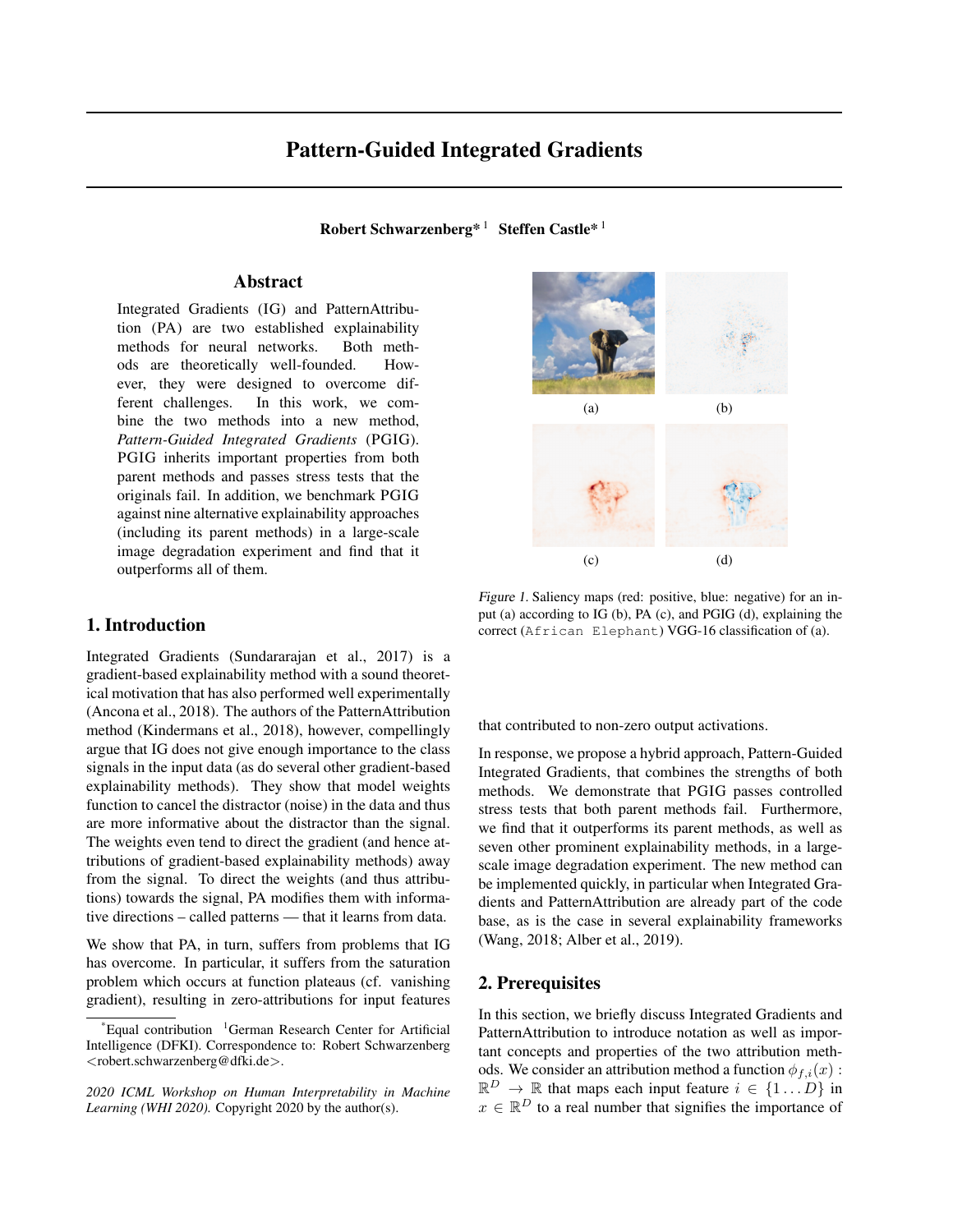

Figure 2. Stress tests for attribution methods, involving a plateau and noise, combining challenges from Sundararajan et al. (2017) and Kindermans et al. (2018). **a** shows the target function ( $\rho$  is shorthand for ReLU, horizontal line located at zero). **b** visualizes synthetic input training data x (b, bottom row). The data is composed of a signal s (b, top row) that introduces information about the target to the first dimension of x and a distractor d  $(b, \text{middle row})$  that introduces noise to both dimensions of x. Note that the second dimension of x does not carry information about y, just noise. c depicts a model (weights in rectangles) which has learned the mapping  $x \to y$ by effectively using the signal in  $x_1$  and cancelling the noise from the distractor in  $x_2$ . **d** shows attribution scores for the input features according to Integrated Gradients (d, top row), PatternAttribution (d, middle row) and the proposed Pattern-Guided Integrated Gradients (d, bottom row). Only the proposed method attributes importance to the signal in  $x_1$  at the *non-zero* plateau (despite a zero-gradient) and bypasses the noise from the distractor in  $x_2$ .

input *i* to the output of model  $f : \mathbb{R}^D \to \mathbb{R}^1$ .

#### 2.1. Integrated Gradients

The attributions provided by Integrated Gradients are a summation of the gradient attribution maps at values from the straight-line path between a baseline  $\bar{x}$  (a user-defined reference point) and the input,  $x$ . The formula is given by

$$
\phi_{f,i}^{IG}(x) = \frac{x_i - \bar{x}_i}{m} \sum_{k=1}^{m} \frac{\partial f(\bar{x} + \frac{k}{m}(x - \bar{x}))}{\partial x_i} \qquad (1)
$$

where  $m$  is a hyperparameter, the number of equidistant steps along the path. As a path method, IG mitigates the aforementioned saturation problem, which we demonstrate below. Furthermore, the authors of Integrated Gradients cite two desirable properties for attribution methods: The first is referred to as *Sensitivity*. An attribution method is *sensitive* "if for every input and baseline that differ in one feature but have different predictions then the differing feature should be given a non-zero attribution" (Sundararajan et al., 2017). The second property is called *Implementation Invariance* and demands that two networks that are functionally equivalent – regardless of implementation – should always yield identical attribution maps. IG is both sensitive and implementation invariant as  $\lim m \to \infty$ .

#### 2.2. PatternAttribution

The authors of PatternAttribution (Kindermans et al., 2018) criticize Integrated Gradients, among other gradient methods, for not discriminating signal and distractor in the input data. Their argument is based on the observation that a well-trained model cancels the distractor in the input – that is, everything that it did not find to co-vary with the target. For example, assume that we want to model a simple linear relation  $x \to y$ , where  $x = s + d$  is composed of a signal s that carries all the information needed to predict the target  $y$  (it co-varies with the target) and an additive distractor d. In case of a well-trained linear model, the model must have learned weights w s.t.  $f(d) = w^T d = 0$  and  $f(x) = w^T x = w^T s = y.$ 

Thus, the weights function as a filter that must always change direction with the distractor in order to stay orthogonal to it. A change in the signal, on the other hand, is accounted for by a change in magnitude of the weights. The authors conclude that gradient methods – including IG – that channel attributions along  $w$  inherently direct it towards a direction that is determined by the distractor, not the signal.

For PatternAttribution, prior to the backward pass, the weights w of a linear or ReLU activated layer are replaced by  $w \odot p$  where

$$
p = \frac{\mathbb{E}_{+}[\mathbf{x}\hat{\mathbf{y}}] - \mathbb{E}_{+}[\mathbf{x}]\mathbb{E}[\hat{\mathbf{y}}]}{w^{T}\mathbb{E}_{+}[\mathbf{x}\hat{\mathbf{y}}] - w^{T}\mathbb{E}_{+}[\mathbf{x}]\mathbb{E}[\hat{\mathbf{y}}]}
$$
(2)

<sup>&</sup>lt;sup>1</sup>For simplicity, without the loss of generality, we assume onedimensional outputs throughout this paper.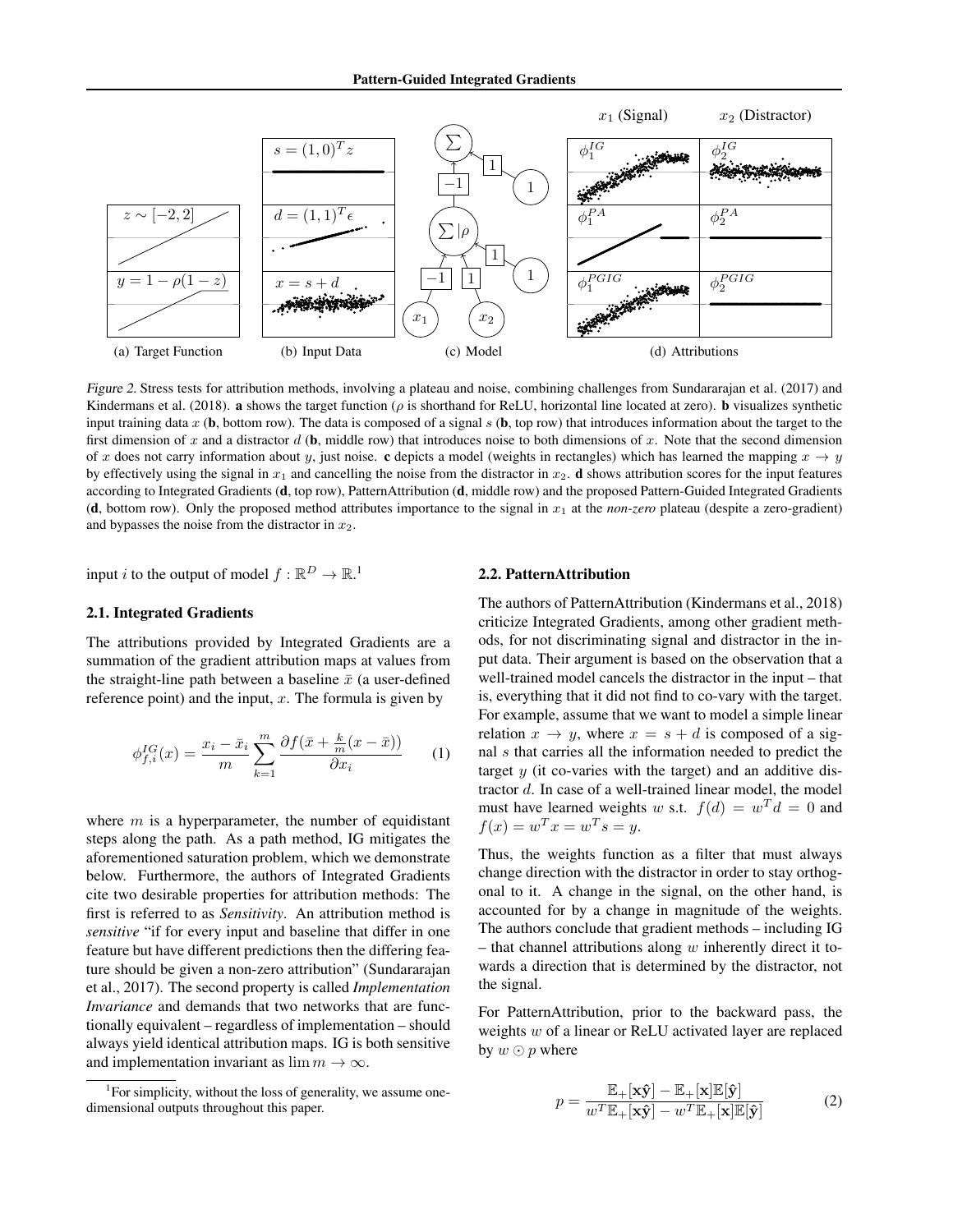is a pattern computed over a batch of layer inputs and outputs  $x, \hat{y}$ .  $\mathbb{E}_+[\cdot]$  denotes the expectation tensor over the positive regime of a ReLU activated layer,  $\{x|w^T x > 0\}$ . We can interpret Eq. 2 as follows: Weights that primarily cancel the distractor are scaled down whereas weights that amplify or conserve the signal are preserved. This way, PatternAttribution directs a modified gradient towards the signal. Subsequently, we denote a gradient backward call with the patterns in place as  $\partial^{(p)}$ . According to this notation, PatternAttribution becomes

$$
\phi_{f,i}^{\text{PA}}(x) = \frac{\partial^{(p)} f(x)}{\partial^{(p)} x_i} \tag{3}
$$

#### 3. Stress Tests

The authors of Integrated Gradients and the authors of PatternAttribution each present a different stress test to demonstrate the benefits of their method over alternative approaches. The former demonstrate that IG mitigates the saturation problem, the latter prove that PA is able to avoid noise.

We combine the two stress tests by defining a target function that involves a plateau and training a network to model the function with noisy input data. We demonstrate that each method fails the other's test: PA starves at the plateau and IG attributes importance to the noise in the input. We then combine the two methods into Pattern-Guided Integrated Gradients and demonstrate that the hybrid approach passes all tests. We illustrate this argument in Fig. 2.

#### 3.1. Target Function

With IG, PA and PGIG we will later explain a neural network that models  $y = 1 - ReLU(1 - z)$ , for  $z \in [z^{(1)} = z]$  $-2, z^{(2)} = -1.99, \ldots, z^{(N)} = 2$ , the target function, depicted in Fig. 2 (a). Please note that y plateaus after  $z > 1$ . This *non-zero* plateau is the first stress test for the gradientbased attribution methods because the gradient becomes zero at the plateau but the attribution scores should not be zero.

#### 3.2. Input Data

Let us now generate two-dimensional input training data,  $x \in \mathbb{R}^2$  where  $x = s + d$ . As mentioned above, we want the signal  $s$  to co-vary with the target. To generate such a signal, we scale  $(1, 0)^T$  with z, s.t. s =  $[(1,0)^T z^{(1)}, (1,0)^T z^{(2)},...]$ . The signal is visualized in Fig.  $2$  (b), top row.

The distractor (Fig. 2 (b), middle row) is  $d = (1, 1)^T \epsilon$ where  $\epsilon \sim \mathcal{N}(\mu, \sigma^2)$ , which we sample independently for each  $s \in s$ . Note that while s carries information about z and  $y$  in the first dimension,  $d$  contains only noise, i.e. it does not contain information about the target. Because only d is present in the second dimension, let us subsequently refer to the second dimension as the *distractor dimension* and the first dimension as the *signal dimension*.

#### 3.3. Model

To produce the input given the target, the network must effectively cancel the distractor (below, we will construct such a network). This is the second stress test: If the model cancels the distractor, inputs pertaining only to the distractor should receive only zero attributions. In our case, this means that  $x_2$  should receive only zero attributions, as it contains nothing but noise from the distractor. This is challenging since the respective inputs and weights might not be zero.

Let us first consider a proxy model which learns  $w$  such that  $w^T x = z$ . We can solve for w analytically: Since w needs to be orthogonal to the distractor base vector which is  $(1, 1)^T$ ,  $w = (1, -1)^T$ . If, for example,  $s^T = (.5, 0)$  and  $d^T = (0.1, 0.1)$ , then indeed  $w^T(s + d) = 0.5 = z = w^T s$ and  $w^T d = 0$ . Thus, w successfully cancels the distractor.

Now, assume that  $f^{(1)}$  and  $f^{(2)}$  are two dense layers, with unit biases and parameters  $w^{(1)}$ ,  $w^{(2)}$ , accepting two- and one- dimensional inputs, respectively. If we set  $w^{(1)} =$  $-w$  and  $w^{(2)} = (-1)$  then  $y = f(x) = f^{(1)}(\rho(f^{(2)}(x))),$ where  $\rho$  is shorthand for ReLU. This model is outlined in Fig. 2 (c).

#### 3.4. Attributions

At this point, we have combined the two stress tests from Sundararajan et al. (2017) and Kindermans et al. (2018) and apply IG and PA to receive attributions for  $\hat{y}$ , depicted in Fig 2 (d). For PA, we compute the patterns for  $w^{(1)}$ and  $w^{(2)}$  with Eq. 2, which yields  $p^{(1)} \approx (-1,0)^T$  and  $p^{(2)} = (-1)$ . The bias contributions are considered zero, as the bias does not co-vary with the target (Kindermans et al., 2018). For PA, the backpropagation is started with  $\hat{y}$ , whereas for IG, the backpropagation is invoked starting with  $1.0<sup>2</sup>$ 

IG (Fig. 2 (d), top row) follows the function in the signal dimension  $(x_1)$  including the plateau after  $z > 1$ , which we consider desirable. It does, however, attribute a significant portion of importance to inputs from the distractor dimension, which only carries noise and is cancelled by the model. PA (Fig. 2 (d), middle row) successfully avoids the noise, i.e. its attribution scores in the distractor dimension are low, but it suffers from the saturation problem at the plateau in the signal dimension due to a zero-gradient. As

 $2^2$ For demonstration purposes, we violate the constraint for IG that output values are in the range  $[0, 1]$ . In our case, this only scales the attributions and does not corrupt the method.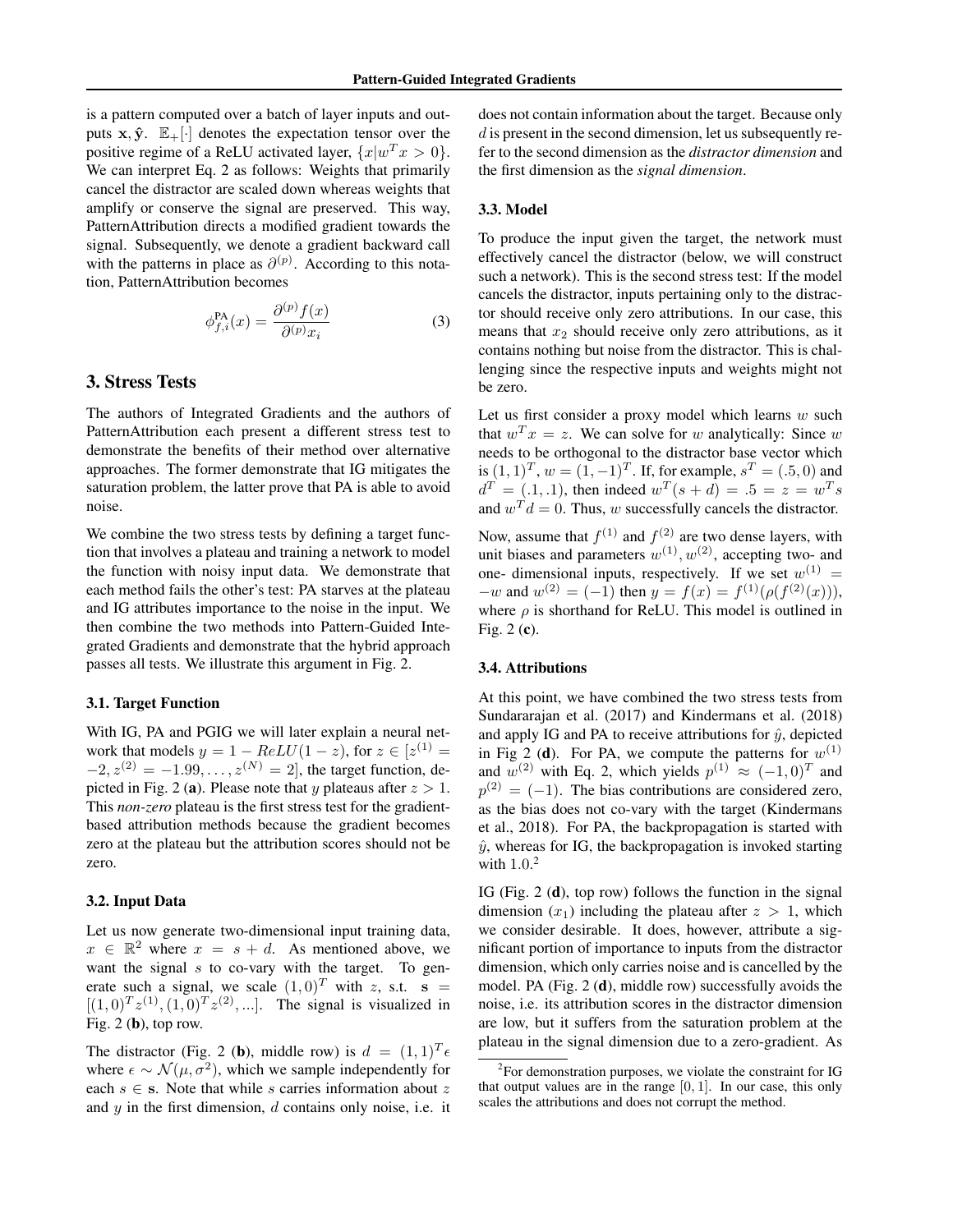

Figure 3. Image degradation experiment using VGG-16 on the val. split of ImageNet (steeper is better).

a consequence, PA violates sensitivity.

### 4. Pattern-Guided Integrated Gradients

In response, we propose Pattern-Guided Integrated Gradients, given by

$$
\phi_{f,i}^{PGIG}(x) = \frac{x_i - \bar{x}_i}{m} \sum_{k=1}^{m} \frac{\partial^{(p)} f(\bar{x} + \frac{k}{m}(x - \bar{x}))}{\partial^{(p)} x_i} \tag{4}
$$

PGIG sums over the saliency maps returned by PA for inputs along the straight path between the baseline and the point of interest, x.

#### 4.1. Properties

Like IG, PGIG is a path method that mitigates the saturation problem and like PA, it considers informative directions and thus avoids the distractor. Its favorable attributions are visualized in the bottom row of Fig. 2 (d).

In the linear case, we can extract the pattern from Eq. 4 and recover IG:

$$
\phi_{f,i}^{PGIG}(x) = \frac{x_i - \bar{x}_i}{m} \sum_{k=1}^{m} \frac{\partial^{(p)} f(\dots)}{\partial^{(p)} x_i}
$$

$$
= \frac{x_i - \bar{x}_i}{m} \sum_{k=1}^{m} p_i \frac{\partial f(\dots)}{\partial x_i}
$$

$$
= p_i \phi_{f,i}^{IG}(x).
$$

PGIG scales the attribution scores of Integrated Gradients according to the class informativeness of input i. PGIG thus is sensitive to changes in all input dimensions  $1 \leq$  $i \leq D$  except for when  $p_i = 0$ . One interpretation of this is that PGIG is not sensitive to changes in pure distractor dimensions, such as  $x_2$  in Fig. 2 (c), (d). This reasoning directly translates to intermediate and ReLU-activated layers. Regarding implementation invariance, we leave it to future work to prove or disprove this property for PGIG.

# 5. Experiments

Sundararajan et al. (2017) motivate IG axiomatically but do not study their method empirically. Kindermans et al. (2018) derive their method axiomatically as well, but they also conduct image degradation experiments, an established metric to estimate the quality of saliency methods.

For the image degradation benchmark, a growing number of patches in the input images are replaced with their mean channel values and the output activation<sup>3</sup> (confidence) of the model is monitored. The order in which patches are perturbed is dictated by the accumulated saliencies of their pixels. The premise of this experiment is that the steeper the drop in confidence, the more accurately the attribution method has identified the most important features.

We, too, benchmark PGIG with the image degradation metric. Like Kindermans et al. (2018), we use a pre-trained VGG-16 model (Simonyan & Zisserman, 2014) to generate saliency maps for the 50k images in the validation split of the ImageNet data set (Deng et al., 2009) that are then used to successively degrade the top 100 patches in descending order and aggregate confidence values. Images were cropped to 224x224 and normalized within  $[-1, 1]$ . Our code base builds on the PyTorch Visual Attribution framework (Wang, 2018) from where we also received the patterns for VGG-16. Data and code are open source: https://github.com/DFKI-NLP/pgig.

<sup>&</sup>lt;sup>3</sup>We explain networks after the final softmax activation.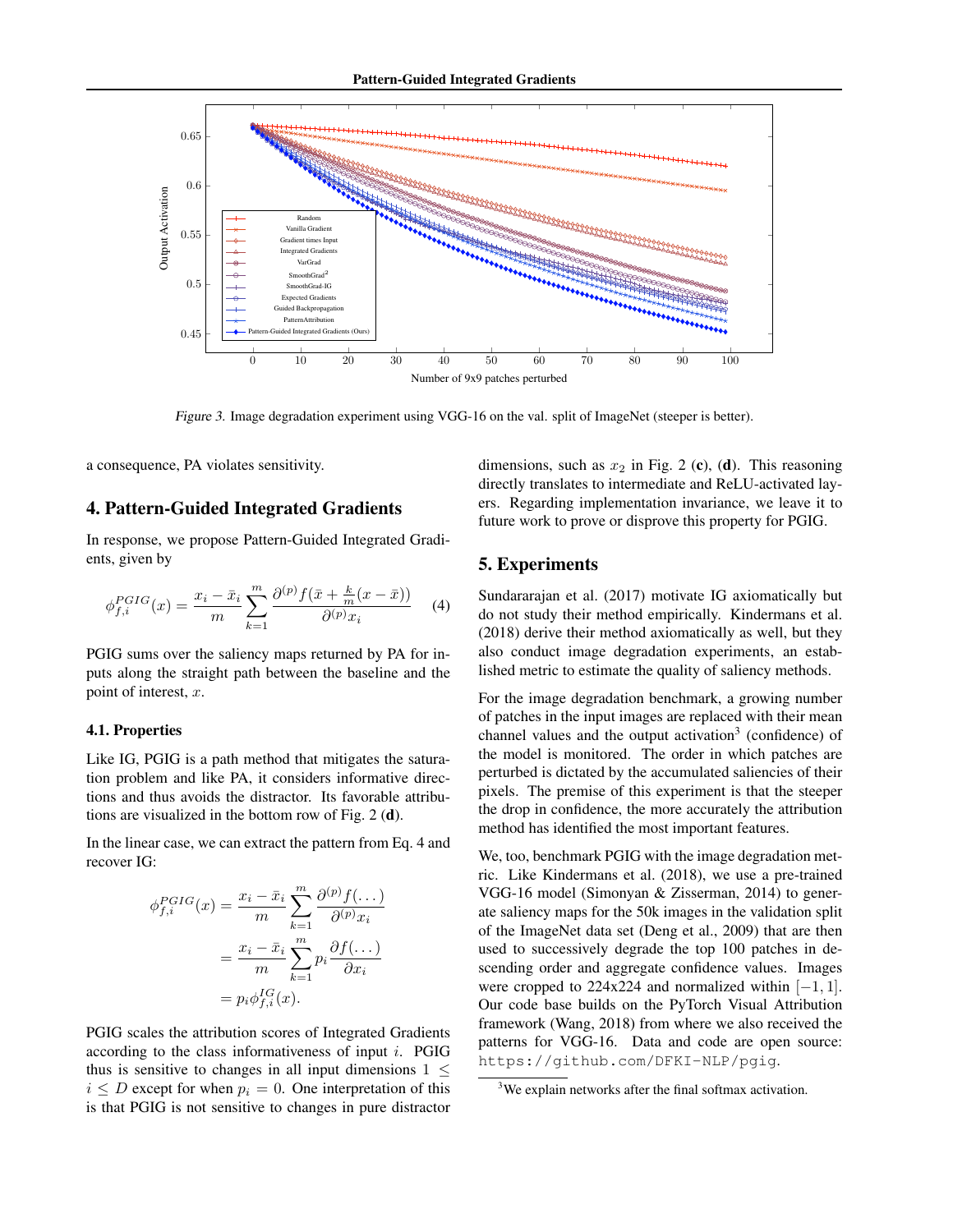We compare the patch ranking by PGIG against a random ordering of the patches as well as against rankings determined by nine other gradient-based explainability methods, which are organized into two classes.

The first class contains gradient aggregation methods of which Integrated Gradients is a member. Vargrad (Adebayo et al., 2018) and SmoothGrad (Smilkov et al., 2017) calculate the variance and mean respectively of the input gradients wrt. randomly perturbed inputs. For our experiments, we use the squared version of SmoothGrad (Hooker et al., 2019) as it outperformed its rooted counterpart. Smilkov et al. (2017) also suggest an extension of Integrated Gradients, which merges Integrated Gradients with SmoothGrad, denoted by SmoothGrad-IG. Expected Gradients (Erion et al., 2019) is another derivative of Integrated Gradients that uses baselines drawn from the data distribution to aggregate values.

The second class consists of modifications to the Vanilla Gradient method (Simonyan et al., 2014), of which PatternAttribution is a member. Gradient times Input (Shrikumar et al., 2016) simply multiplies the gradient saliency map by the input, while Guided Backpropagation (Springenberg et al., 2014) aims to filter for positive class evidence by inhibiting negative gradient values as well as those corresponding to negative values in the layer inputs.

### 6. Results & Discussion

Saliency maps produced by IG, PA and PGIG are shown in Fig. 1. For comparability, we choose the same input image that Kindermans et al. (2018) discuss in their paper. We observe that the heat map generated by PGIG appears plausible, as do the heatmaps of its parent methods: the most salient input features are located in the proximity of the African elephant in the input image.

Regarding faithfulness, confidence curves are plotted in Fig. 3. We observe that, according to the image degradation metric, the random patch ordering performs worst with VGG-16 on ImageNet, as expected. The random ordering is followed by the simple gradient method. It should be mentioned, however, that the simple gradient is more a sensitivity detector than an attribution method.

Gradient times Input and Integrated Gradients both multiply gradients with inputs and perform similarly in our experiment. This is on par with the finding that in the linear case, Input times Gradient and Integrated Gradients even are equivalent methods (Adebayo et al., 2018).

Both methods are surpassed by VarGrad, which itself is exceeded by SmoothGrad<sup>2</sup>, SmoothGrad-IG, Expected Gradients, Guided Backpropagation and PatternAttribution; all of which perform similarly. Interestingly, these

methods are of different classes: VarGrad, SmoothGrad, SmoothGrad-IG and Expected Gradients are gradient aggregating methods, whereas Guided Backpropagation and PatternAttribution are gradient modifying methods. Thus, we do not see any class membership preference.

Pattern-Guided Integrated Gradients is both, a gradient aggregating method and a gradient modifying method. According to the image degradation metric, it outperforms all other methods tested. However, this result is definitive only for methods without hyper parameters, such as Guided Backpropagation or PatternAttribution. We report the hyper parameters we use in the appendix.

# 7. Related Work

Much of the related work that inspired the new method has already been mentioned in the previous sections. PGIG is of course based on its parent methods, IG (Sundararajan et al., 2017) and PA (Kindermans et al., 2018). PGIG is not the first method to extend IG, however. Expected Gradients (Erion et al., 2019) and a layered version of Intergrated Gradients (Mudrakarta et al., 2018) are other examples. Integrated-Gradient Optimized Saliency (Qi et al., 2019) uses IG with mask optimization to generate attributions. Unlike PGIG, however, none of these methods apply informative directions.

PGIG is both a modification to the Vanilla Gradient method (Simonyan et al., 2014), such as Guided Backpropagation (Springenberg et al., 2014), and a gradient aggregate method, such as SmoothGrad (Smilkov et al., 2017), Var-Grad (Adebayo et al., 2018), or the very recent Smooth-Taylor method (Goh et al., 2020). For SmoothTaylor, Goh et al. (2020) bridge IG and SmoothGrad – loosely related to what Smilkov et al. (2017) propose for SmoothGrad-IG – but within a Taylor's theorem framework.

## 8. Conclusion & Future Work

We present Pattern-Guided Integrated Gradients, which combines Integrated Gradients with PatternAttribution. Due to favorable properties, the new method passes stress tests that both parent methods fail. Furthermore, in a largescale image degradation experiment, PGIG outperforms nine alternative methods, including its parent methods.

The image degradation metric that we offer to empirically validate the new method is being discussed, however (Hooker et al., 2019). In the future, the new method should thus also be tested against other metrics. Furthermore, IG was shown to have a problematic degree of invariance to model randomization (Adebayo et al., 2018). It should be explored to what degree PGIG still exhibits this behaviour.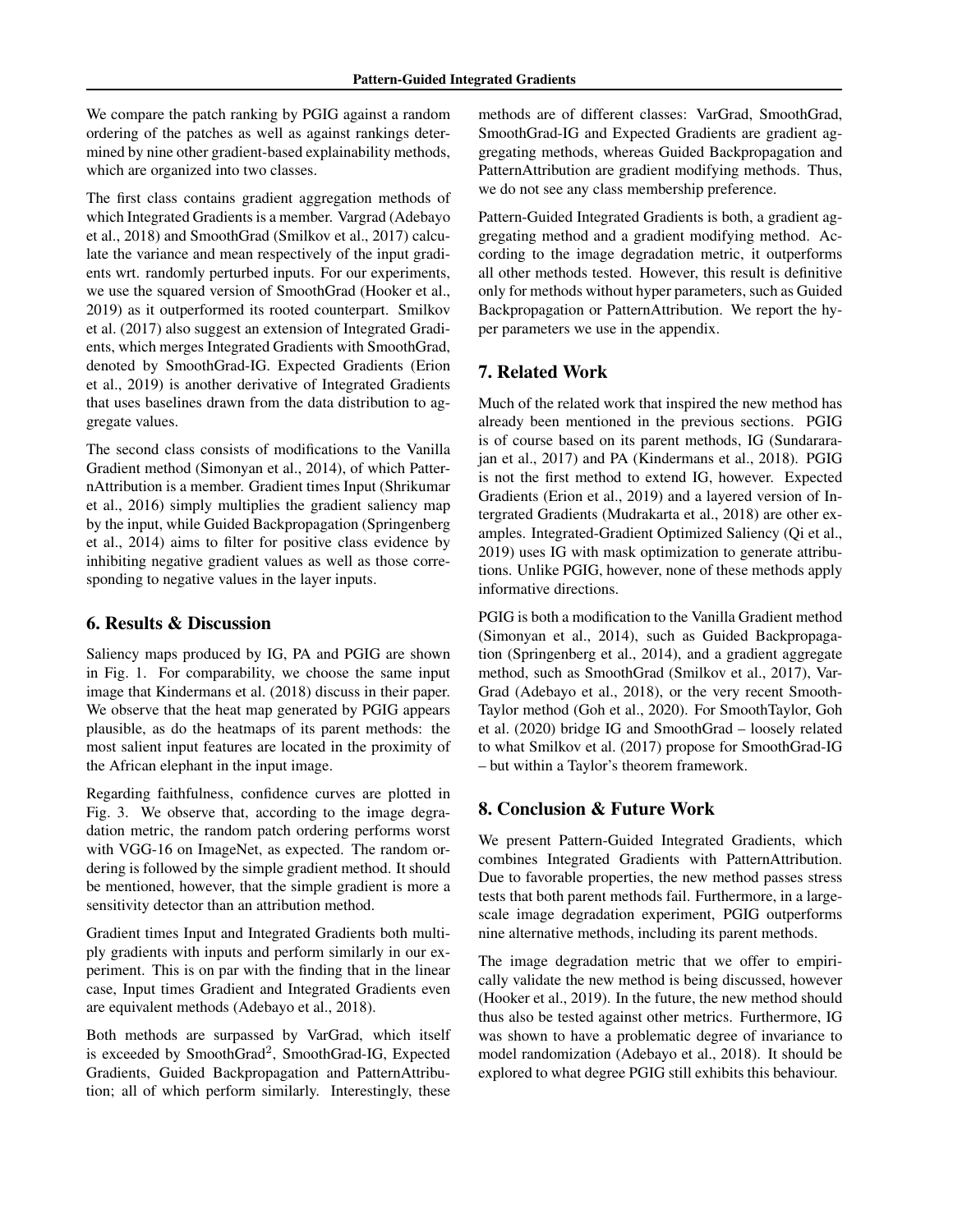### Acknowledgements

We would like to thank Christoph Alt, David Harbecke, Moritz Augustin and Arne Binder for their helpful feedback. Furthermore, we would like to thank Jonas Mikkelsen for helping with the code review. This work has been supported by the German Federal Ministry of Education and Research as part of the project BBDC2 (01IS18025E).

### References

- Adebayo, J., Gilmer, J., Muelly, M., Goodfellow, I., Hardt, M., and Kim, B. Sanity checks for saliency maps. In *Advances in Neural Information Processing Systems*, pp. 9505–9515, 2018.
- Alber, M., Lapuschkin, S., Seegerer, P., Hägele, M., Schütt, K. T., Montavon, G., Samek, W., Müller, K.-R., Dähne, S., and Kindermans, P.-J. iNNvestigate neural networks. *Journal of Machine Learning Research*, 20(93): 1–8, 2019.
- Ancona, M., Ceolini, E., Öztireli, C., and Gross, M. Towards better understanding of gradient-based attribution methods for deep neural networks. In *International Conference on Learning Representations*, 2018.
- Deng, J., Dong, W., Socher, R., Li, L.-J., Li, K., and Fei-Fei, L. ImageNet: A large-scale hierarchical image database. In *2009 IEEE conference on computer vision and pattern recognition*, pp. 248–255. Ieee, 2009.
- Erion, G., Janizek, J. D., Sturmfels, P., Lundberg, S., and Lee, S.-I. Learning explainable models using attribution priors. *arXiv preprint arXiv:1906.10670*, 2019.
- Goh, G. S., Lapuschkin, S., Weber, L., Samek, W., and Binder, A. Understanding integrated gradients with smoothtaylor for deep neural network attribution. *arXiv preprint arXiv:2004.10484*, 2020.
- Hooker, S., Erhan, D., Kindermans, P.-J., and Kim, B. A benchmark for interpretability methods in deep neural networks. In *Advances in Neural Information Processing Systems*, pp. 9734–9745, 2019.
- Kindermans, P.-J., Schütt, K. T., Alber, M., Müller, K.-R., Erhan, D., Kim, B., and Dähne, S. Learning how to explain neural networks: PatternNet and PatternAttribution. In *International Conference on Learning Representations*, 2018.
- Mudrakarta, P. K., Taly, A., Sundararajan, M., and Dhamdhere, K. Did the model understand the question? In

*Proceedings of the 56th Annual Meeting of the Association for Computational Linguistics (Volume 1: Long Papers)*, pp. 1896–1906, Melbourne, Australia, July 2018. Association for Computational Linguistics.

- Qi, Z., Khorram, S., and Li, F. Visualizing deep networks by optimizing with integrated gradients. In *CVPR Workshops*, volume 2, 2019.
- Shrikumar, A., Greenside, P., Shcherbina, A., and Kundaje, A. Not just a black box: Learning important features through propagating activation differences. *arXiv preprint arXiv:1605.01713*, 2016.
- Simonyan, K. and Zisserman, A. Very deep convolutional networks for large-scale image recognition. *arXiv preprint arXiv:1409.1556*, 2014.
- Simonyan, K., Vedaldi, A., and Zisserman, A. Deep inside convolutional networks: Visualising image classification models and saliency maps. *CoRR*, abs/1312.6034, 2014.
- Smilkov, D., Thorat, N., Kim, B., Viégas, F., and Wattenberg, M. Smoothgrad: removing noise by adding noise. *arXiv preprint arXiv:1706.03825*, 2017.
- Springenberg, J. T., Dosovitskiy, A., Brox, T., and Riedmiller, M. Striving for simplicity: The all convolutional net. *arXiv preprint arXiv:1412.6806*, 2014.
- Sundararajan, M., Taly, A., and Yan, Q. Axiomatic attribution for deep networks. In *Proceedings of the 34th International Conference on Machine Learning-Volume 70*, pp. 3319–3328. JMLR. org, 2017.
- Wang, Y. Pytorch-visual-attribution. https: //github.com/yulongwang12/ visual-attribution, 2018.

### A. Hyperparameters

Below, we cite the formulas of the methods that involve hyper parameters and report the hyper parameters we use in our experiments.

#### A.1. (Pattern-Guided) Integrated Gradients

Integrated Gradients (Sundararajan et al., 2017) is given by

$$
\phi_{f,i}(x) = \frac{x_i - \bar{x}_i}{m} \sum_{k=1}^{m} \frac{\partial f(\bar{x} + \frac{k}{m}(x - \bar{x}))}{\partial x_i}
$$

In our experiments,  $\bar{x} = 0, m = 25$ . For the proposed pattern-guided version we use the same hyperparameters.